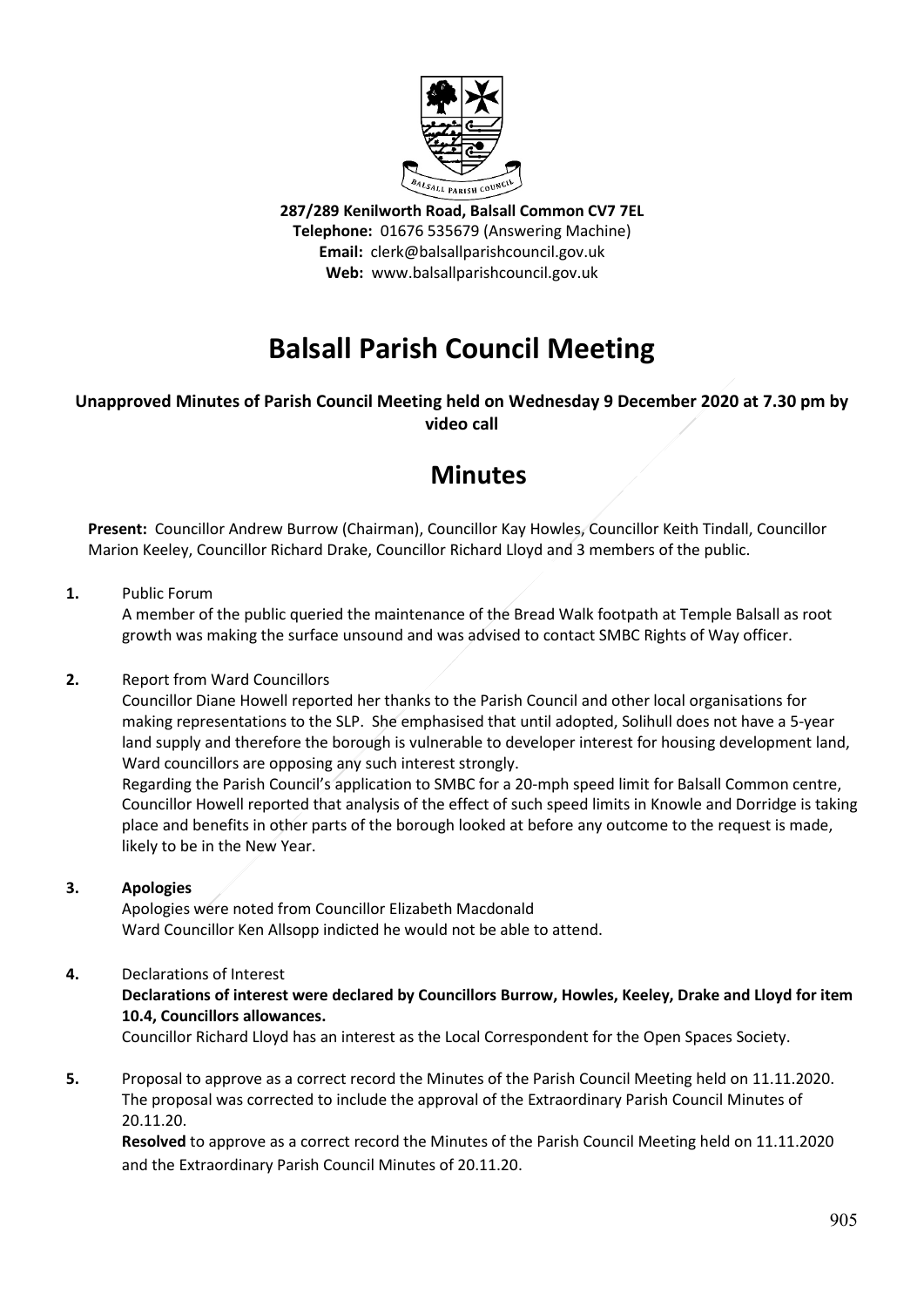**6.** Proposal to receive an update on the progress of resolutions of the Parish Council Meeting held on 11.11.20.

Item 13: Letter on Oldwich Lane East in Fen End footpath has been sent to SMBC. A letter of thanks to be sent for the work already done by George Baker, copied to Solihull Connect.

Item 21.1: Confirmation that the resident who was interested in protecting trees along Wootton Green Lane had been advised of the Councillors support and comments.

**7. Proposal** to note delegated actions in response to Planning Applications made under minute 10 made 27 March 2020.

A member of the public raised PL/2020/02667/MINFHO which is a retrospective application for a home office/gym on the frontage of 68 Balsall Street East and subject to concerns of neighbours.

The Clerk confirmed that under delegated powers an objection would be submitted on behalf of the Parish Council.

Councillors advised any residents who were in objection to make their own individual submissions to SMBC.

- **8. Proposal** to receive a verbal update on progress on the council's Action Plan 2020/21 of 4 strategic projects:
	- i. Providing a green burial option in Temple Balsall Cemetery (Clerk) There was no progress to report.
	- ii. Creating a vision and design for the centre of Balsall Common (Councillor Burrow) Proposal to approve the recommendation of the Balsall Common Village Centre Working Group to appoint a consultant to deliver a masterplan for the village centre.

**Resolved** to approve the appointment of Ove Arup and Partners, working in conjunction with Urban Silence, at a fixed cost of £30,000 excluding VAT to create a masterplan for the Balsall Common village centre.

Expenditure will be subject to a grant claim of 50% (£15,000) from the GBSLEP and a financial contribution from Berkswell Parish Council in accordance with the Joint Agreement at a value of 33.6% of £15,000 ie £5,040. The balance of £9,960 to be met from Balsall Parish Council earmarked reserve.

The Working Group were formally thanked for the work done.

Proposal to approve the cost of a domain name for a dedicated village centre masterplan web site at an estimated cost of £30 per annum, the site to be linked to the existing Berkswell and Balsall Common Council websites.

**Resolved** to approve the payment of £30 to purchase a domain name for a dedicated village centre web site to be created by a volunteer to support community engagement on the masterplan project and linked to the existing Berkswell and Balsall Common Council websites.

iii. Influencing the Solihull Local Plan to ensure residents needs are met (Councillor Burrow) Proposal to approve the content of the draft Council's response to the Solihull Local Plan and to authorise the Clerk to make such changes to enable it to comply with the required format.

**Resolved** to approve the content of the draft Council's response to the Solihull Local Plan and to authorise the Clerk to make such changes to enable it to comply with the required format in particular the wording relating to publicly accessible open space and footpaths for the Frog Lane site.

#### iv. Safety and Security improvement measures in Balsall Common centre (Councillor Macdonald/Councillor Burrow)

Councillor Burrow reported that as an outcome from the surveys, lighting in the library car park and centre and a potential 20mph speed limit as short-term actions are pursued but defer a consideration of cctv as a major project until the council has capacity, however the findings of the surveys on safety and security would be fed into the masterplan work.

A summary of the work done to date to be sent to Councillor Diane Howell.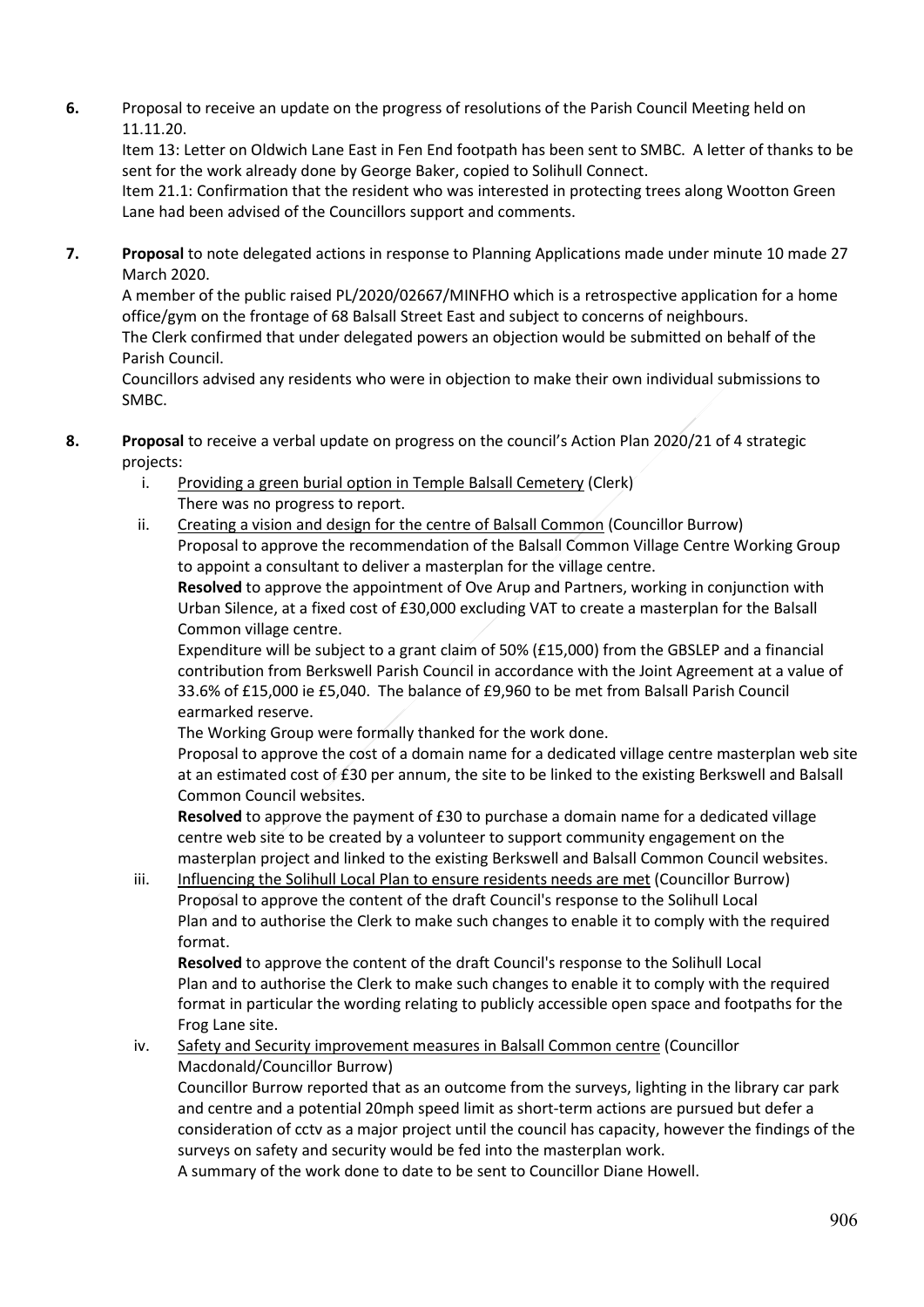# **9. Facilities**

**(9.1)** Proposal from Friends of Willow Park to install cycle racks in Willow Park using grant aid awarded by WMCA from the Better Streets Community Fund.

**Resolved** that Councillor Keith Tindall meet with Friends of Willow Park to confirm how many hoops, the location and ground treatment and report to the next Parish Council meeting for a decision.

### **10. Accounts:**

**(10.1)** Proposal to note the Bank Reconciliation for the period 01.11.20 – 30.11.20 and note the bank cash balance of £147,395.32.

**Resolved** to note the Bank Reconciliation for the period 01.11.20 – 30.11.20 and note the bank cash balance of £147,395.32.

**(10.2)** Proposal to note the Cashbook for November 2020.

**Resolved** to note the Cashbook for November 2020.

**(10.3)** Proposal to approve the list of Regular Payments made using General Power of Competence for November 2020 as listed below.

**Resolved** to approve the list of Regular Payments made using General Power of Competence for November 2020 as listed below.

| Date     | SO/DD | Pavee            | <b>Budget</b>                        | Gross  | <b>VAT</b> |
|----------|-------|------------------|--------------------------------------|--------|------------|
|          |       |                  |                                      |        |            |
| 02.11.20 | SO    | R Westwood       | Administration - Office rent         | 635.00 |            |
| 04.11.20 | DD    | Vodaphone Ltd    | Administration - Telephone, internet | 4.94   | 0.99       |
|          | DD    | Unity Trust Bank | Administration - Bank Charges        |        |            |

**(10.4)** Proposal to note the following invoices for payment using General Power of Competence and under revision to financial regulation 5.4.

**Resolved** to note the following invoices for payment using General Power of Competence and under revision to financial regulation 5.4 with the correction to exclude K Tindall from the payment of Councillors Allowance and the payment with cheque number 300019 to Viking Direct to read £113.83 gross and £18.97 VAT.

| Date     | Cheque | Payee                                              | <b>Budget</b>                                                 | Gross  | <b>VAT</b> |
|----------|--------|----------------------------------------------------|---------------------------------------------------------------|--------|------------|
|          | no.    |                                                    |                                                               | £      | £          |
| 09.12.20 | 300019 | <b>Viking Direct</b>                               | Administration – Printing, stationery,<br>postage             | 113.83 | 18.97      |
| 09.12.20 | 300020 | <b>Fairways Contracting Limited</b>                | Street Scene - Christmas                                      | 415.20 | 69.20      |
| 09.12.20 | 300021 | J Parry-Evans                                      | Staff, salaries, pension (November &<br>December)             |        |            |
| 09.12.20 | 300022 | PKF Littlejohn LLP                                 | Professional Services - Audit & Accountancy                   | 720.00 | 120.00     |
| 09.12.20 | 300023 | Edge IT Systems Ltd                                | Cemetery - Records Management System                          | 108.00 | 18.00      |
| 09.12.20 | 300023 | Edge IT Systems Ltd                                | Personnel - Training                                          | 336.00 | 56.00      |
| 09.12.20 | 300024 | <b>WALC</b>                                        | Personnel - Training (JPE & RD)                               | 72.00  | 12.00      |
| 09.12.20 | 300025 | AMS Ltd                                            | Recreation – Safety Inspections                               | 990.00 | 0          |
| 09.12.20 | bacs   | A Burrow, K Howles, M Keeley, R<br>Drake, R Lloyd. | Personnel - Councillors Allowances (third<br>quarter 2020/21) |        |            |

**11.** Proposal to note the External Auditors completion of the limited assurance review for the year ended 31 March 2020.

**Resolved** to note the External Auditors completion of the limited assurance review for the year ended 31 March 2020.

- **12.** Proposal to approve the appointment of an Internal Auditor for 2020/21. **Resolved** to approve the appointment of an Internal Auditor for 2020/21 and invite Bill Robinson to undertake the work. The Chairman in consultation with the Clerk to agree time of internal audit visit.
- **13.** Proposal to consider the draft budget referred by the Budget Working Group for 2021/22. **Resolved** to agree to reduce the grants budget by enough to ensure that the precept remains the same level as 2020/21.
- **14.** Proposal to note key dates for the 2021/22 precept setting process by SMBC.